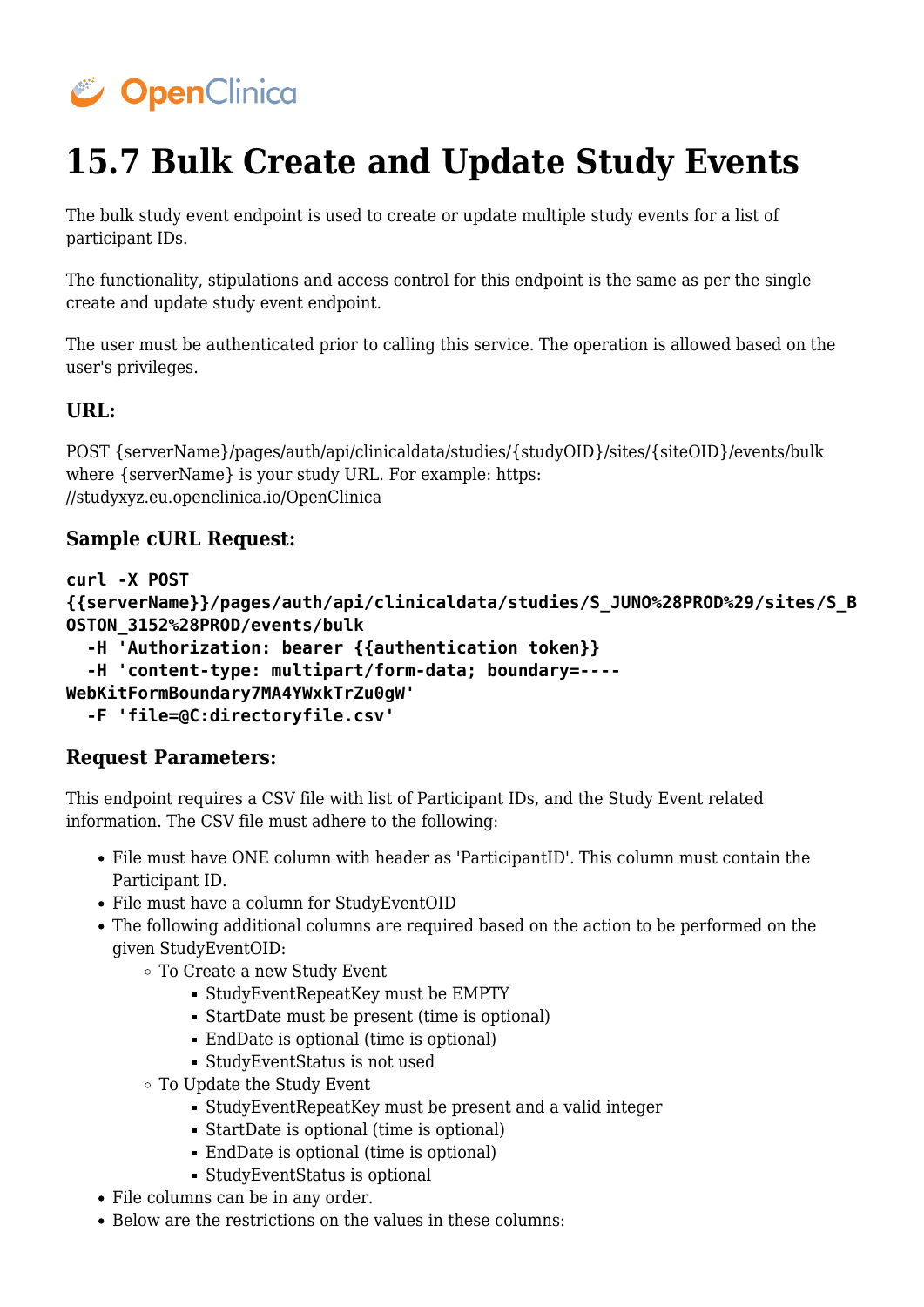- $\circ$  ParticipantID and StudyEventOID must be valid identifiers under the given study site
- $\circ$  StudyEventRepeatKey must be an integer value
- StartDate and EndDate must be in 'yyyy-MM-dd' format (or 'yyyy-MM-dd hh:mm' format if including time)
- StudyEventStatus may include the values: 'data entry started', 'stopped', 'skipped', 'locked' and 'completed'.

Here's a [sample CSV file](https://docs.openclinica.com/system/files/events.csv) for creating study event and modifying the study events for the given participants.

#### **Response Body on Success:**

Endpoint will submit the job in the background and will return the unique job uuid.

```
job uuid: ddbadff4-f015-4a2d-81e0-e3daf507bbfc
```
## **Response Body on Failure to Submit the Job:**

```
{
   "message": "errorCode.siteNotExist",
   "params": {
     "siteOid": "S_OHIO(PRD)",
     "studyOid": "S_JUNO(PROD)"
   }
}
```
### **Below is the List of Error Codes with their Descriptions:**

- **errorCode.studyNotExist**: The Study OID specified in the request is not found.
- **errorCode.siteNotExist**: The Site OID specified in the request is not found.
- **errorCode.notSupportedFileFormat:** The file format is not supported. Only CSV files are accepted.
- **errorCode.noRoleSetUp**: The user has no role assigned for the given Study/Site.
- **errorCode.noSufficientPrivileges**: The user does not have sufficient privileges to perform this operation.

Once the job has completed you can access the job's log file in the OpenClinica UI via **Tasks** and **Bulk Actions Log** In case of in processing any particular record in the file, an appropriate errorCode will be returned for that record within the logfile.

## **Here is the List of Possible Error Codes with their Descriptions:**

- **errorCode.participantNotFound**: No participant record was found for the given Participant ID value.
- **errorCode.missingParticipantID**: Participant ID value is missing in the record.
- **errorCode.missingStudyEventOID**: Study event OID value is missing in the record.
- **errorCode.invalidStudyEventOID**: Study event OID value in the record is not a valid study event OID.
- **errorCode.CommonEventCannotBeScheduled**: Study event OID in the record is a common event and hence cannot be scheduled.
- **errorCode.missingStartDate**: Start date is missing and therefore study event cannot be scheduled.
- **errorCode.invalidStartDate**: Start date in the record is invalid.